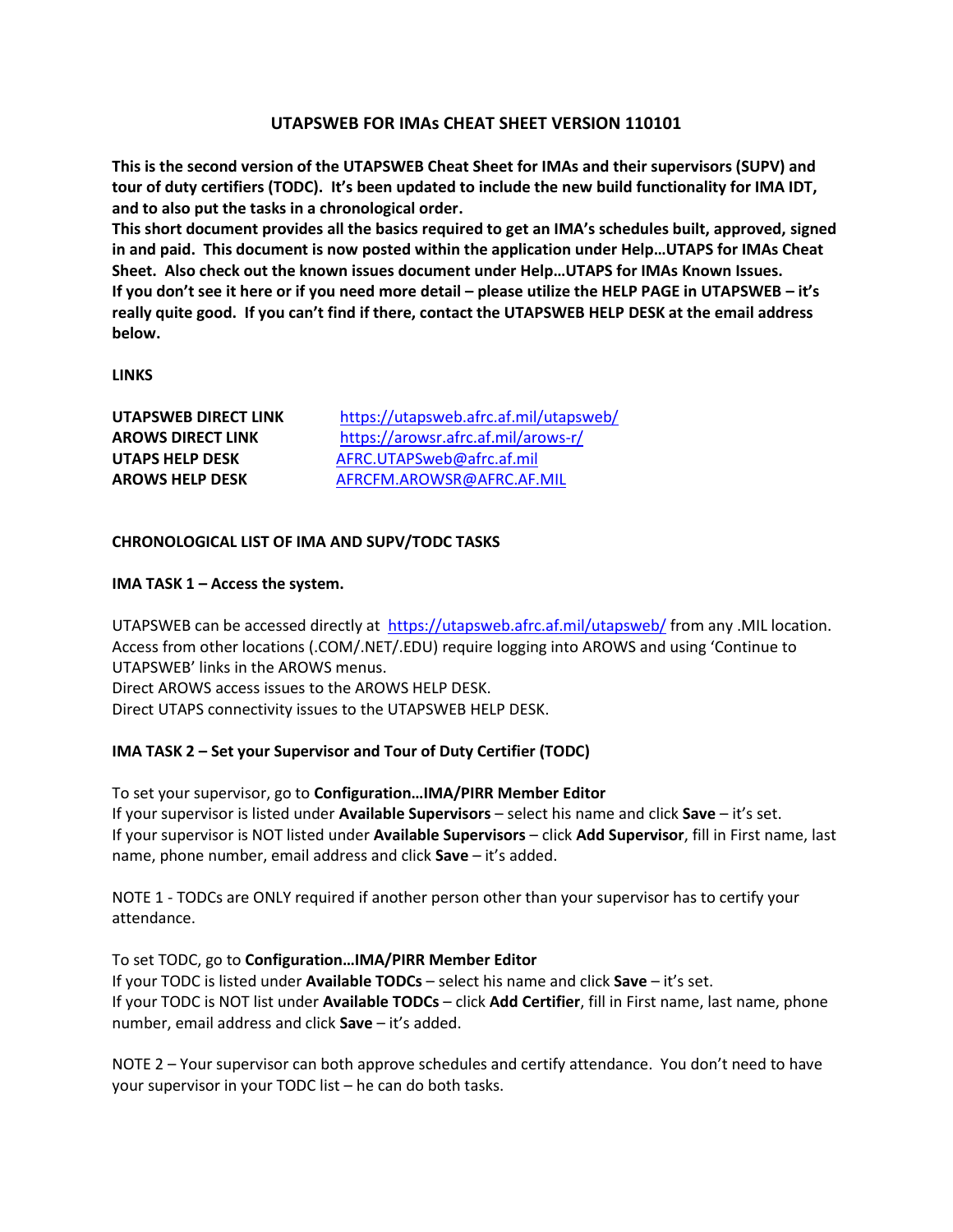NOTE 3 - If you try to add a supervisor or TODC and receive a warning message that the person is already in the system and you can't see him – contact the UTAPSWEB HELP DESK for assistance. He's probably in the system in another role. DON'T try to add him under another name. NOTE 4 – the UTAPWEB IMA release on 100810 made this an instant process.

# **IMA TASK 3 – Build your projected schedules**

NOTE 1 – this task has been updated as of 111210 to allow for both a single period (half-day) build as well as contiguous day builds (you could put in 6 consecutive periods to build three IDT days at once).

Go to **IMA/PIRR Schedule** to bring up your calendar.

Click on the SECOND icon above the calendar – the pencil with black notepad is '**Build IDT'**. Click on the date to build the IDT schedule.

This brings up the '**Build IDT Schedules**' box.

Verify the **IDT Date** – that is the date you're building for.

To the right of **Number of Consecutive Periods**, enter the number of periods you want to build – from one (half-day) to however many you want to build (up to yearly limit).

To the right of **Starting Schedule to Work Period**, enter whether you want your IDT periods to begin with the morning period (1) or the afternoon period (2). Default is morning.

To the right of **Comment**, enter the comment that you want to appear on the Training Location/Remarks area of the Form 40A – limit is 50 characters.

To the right of **Select a Validator** click on the down arrow to select a validator, or leave it alone to default to your supervisor.

Click on **OK**.

The schedules to be built show up in the following **IMA Schedule Editor** box – verify and click on **Save and Close**. You've built the dates and you should see the dates in white.

Once you've built your yearly limit, click on the **Submit Schedules** button to submit schedules for approval.

All schedules will turn from white to yellow indicating they are submitted for approval.

You cannot proceed or sign in for a schedule until your supervisor approves your schedules and they turn to green.

NOTE 2 – once your schedules are approved, you will be able to reschedule a date/period – see info about 'Request RES' under HELP or in the UTAPS for IMA Known Issues doc.

NOTE 3 – you can build RMPs (orange pencil), FHDs (purple), or PNTs (blue –points only) schedules and submit for approval ONLY AFTER your projected IDTS are built and approved.

NOTE 4 - The sixth icon – the pencil eraser – deletes the dates you messed up on. Deletion of dates already approved requires that your supervisor approves the deletion.

NOTE 5 – When you build schedule days as a contiguous build, keep in mind that you'll have to manage those as a group. So keep the number of days that you build together to a minimum. We recommend that you don't build more than one week at a time.

NOTE 6 – if you see a button titled 'Request Cumulative' and you don't know what that means – DON'T click it.

# **SUPV/TODC TASK 1 – Access the system**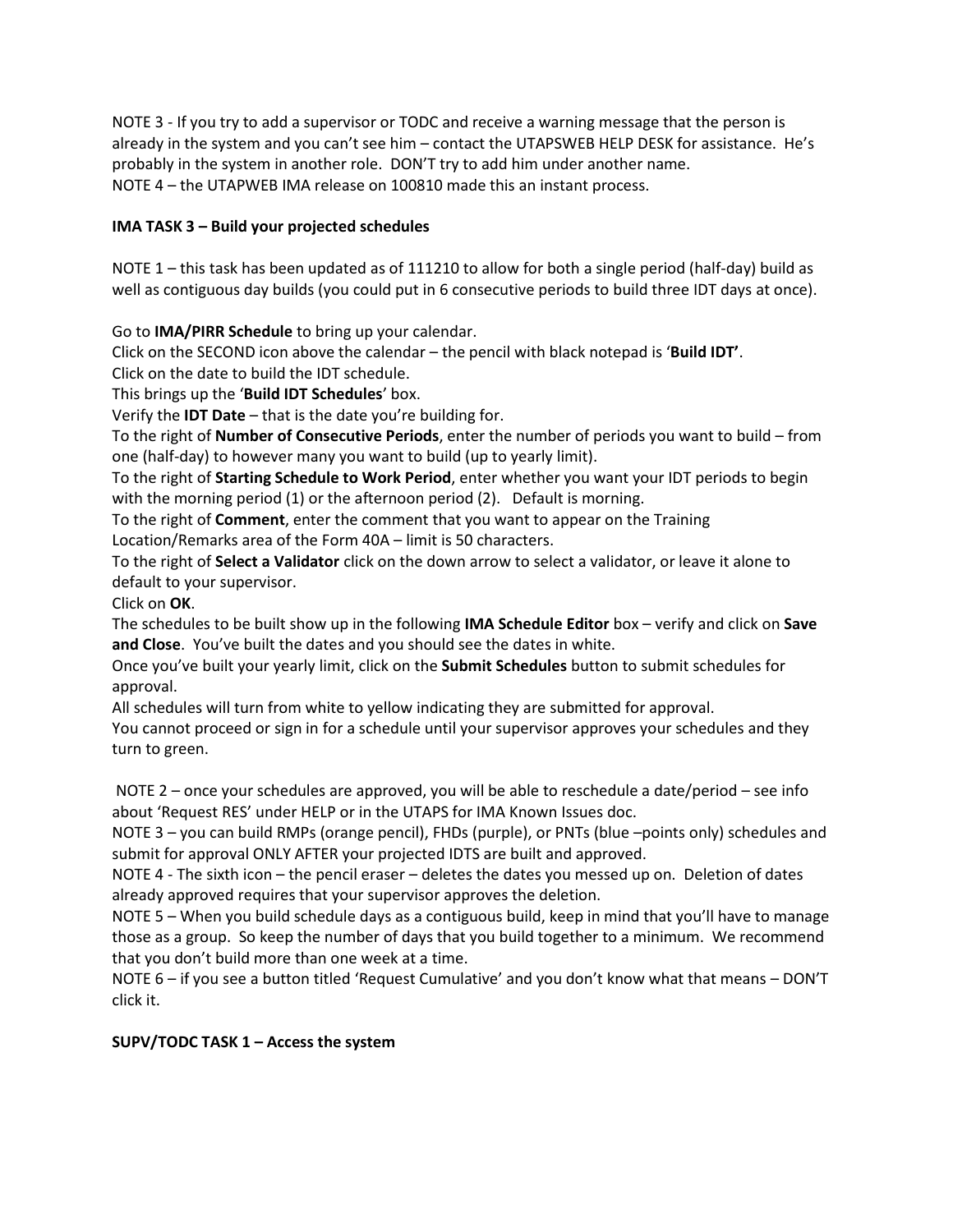UTAPSWEB can be accessed directly at <https://utapsweb.afrc.af.mil/utapsweb/> from any .MIL location. Access from other locations (.COM/.NET/.EDU) require logging into AROWS and using 'Continue to UTAPSWEB' links in the AROWS menus. Direct AROWS access issues to the AROWS HELP DESK.

Direct UTAPS connectivity issues to the UTAPSWEB HELP DESK.

NOTE 1 – SUPV/TODCs who are AFRC personnel – IMAs, traditional reservist, etc. – will use their SSAN to access UTAPSWEB if queried for it. SUPV/TODCs who ARE NOT AFRC personnel should receive an email containing the UTAPSWEB DIRECT LINK and a bogus 919-XX-XXXX SSAN to use as a login ID. You'll use that for the FIRST access. After that, you'll be bound to your CAC card. If you've not received that email or if you are not accessing UTAPSWEB from a .MIL location, contact the UTAPSWEB HELP DESK. NOTE 2 – Some IMA Supervisors have more than one role – make sure that you are in the correct role to do the task you are signed in for – see upper left hand corner of the page for the role you are currently using. Go to the UTAPS Home Page to change your role.

# **SUPV TASK 2 – Approve your IMAs' projected schedules**

Go to the **IMA/PIRR Supervisor Calendar** and select the name of the IMA you want to approve. Once his calendar comes up, verify the dates and click on **Approve All Schedules**. You're done.

Note – if you don't see your IMA in the list of IMAs requiring approval, contact your IMA to verify that they have selected you as their supervisor and have actually submitted the schedules for approval – the schedules should be yellow on their calendar.

### **IMA TASK 4 – Sign into your approved schedule**

Go to **IMA/PIRR Schedule** to bring up your calendar.

Click on a GREEN date to sign in.

This brings up a window showing the first and second period for that date.

Click underneath the '**Work Date'** column for Period 1`. This brings up a '**Sign Member In'** message – answer **Yes**.

Repeat the above line for Period 2 if you've worked it as well.

Click on **Save and Close** – you've signed in and should now see the date in Gray.

Repeat for all dates you need to sign in for and then click on **Submit Schedules** – your SUPV/TODC will receive an email message that he has schedules to validate.

NOTE 1 – never sign in for a future date – that's what they call fraud.

NOTE 2 – if you have contiguous dates – say Monday-Friday – you can sign into UTAPS on Friday afternoon and sign in for all ten periods over all five days at one time. Just as long as you sign in AFTER the fact. This way you only have to access the system once and your SUPV/TODC gets only one email message and can validate the entire week at one time.

### **SUPV/TODC TASK 3 – Validate your IMAs' worked schedules**

Go to the **Validate Work** page. There are two buttons. **Preview Form 40** button allows you to verify the Form 40 that will be exported BEFORE you export it. The **Export** button is the actual action button that allows you to validate the schedules as worked and start the process where they are exported for pay and points.